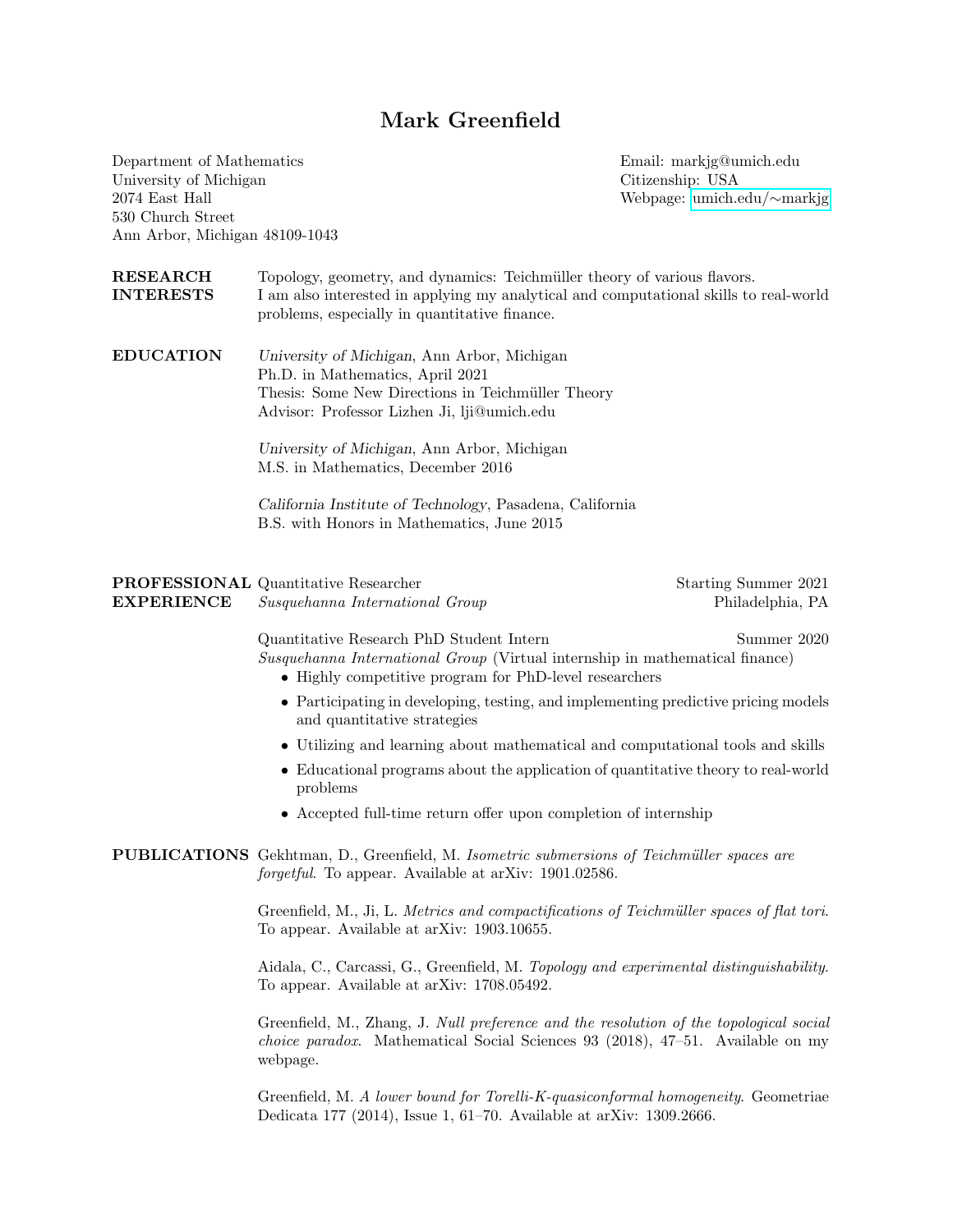Greenfield, M., Marcolli, M. and Teh, K. Twisted spectral triples and quantum statistical mechanical systems. p-Adic Numbers Ultrametric Anal. Appl. 6 (2014), no. 2, 81–104. Available at arXiv: 1305.5492.

Kuznetsov, I., Greenfield, M., Mehta, Y., Merchan-Merchan, W., Salkar, G., and Saveliev, A. Increasing the solar cell power output by coating with transition metaloxide nanorods. Applied Energy 88 (2011), 4218—4221. Available on my webpage.

## TEACHING EXPERIENCE University of Michigan:

| EECS 203 |                                                | Primary Instructor                           |
|----------|------------------------------------------------|----------------------------------------------|
| EECS 203 | Discrete Math (Virtual class, $>100$ enrolled) | Primary Instructor                           |
| Math 116 | Calculus II                                    | Primary Instructor                           |
| Math 116 | Calculus II                                    | Primary Instructor                           |
| Math 592 | Introduction to Algebraic Topology             | Grader                                       |
| Math 490 | Introduction to Topology                       | Course Assistant                             |
| Math 215 | Calculus III Mathematica Lab                   | Primary Instructor                           |
| Math 115 | Calculus I                                     | Primary Instructor                           |
|          |                                                | Discrete Math (Virtual class, >250 enrolled) |

## California Institute of Technology:

| Spring $2015$ | IST 4  | Information and Logic     | Teaching Assistant      |
|---------------|--------|---------------------------|-------------------------|
| Summer 2014   | Math 0 | Transition to Math Proofs | Lead Teaching Assistant |
| Spring 2014   | IST 4  | Information and Logic     | Teaching Assistant      |
| Summer 2013   | Math 0 | Transition to Math Proofs | Teaching Assistant      |

Private Mathematics Tutor, 2012–2019 (high school to upper-level undergraduate math courses, and introductory physics)

## OTHER SKILLS & COURSES

- Recent relevant coursework: EECS 402: Programming for Scientists and Engineers; Math 571 Numerical Linear Algebra; Math 526: Discrete-state Stochastic Processes
- Coursera course: Machine Learning Professor Andrew Ng, Stanford Online
- Coursera course: Financial Markets Professor Robert Shilling, Yale University
- Coursera specialization: Applied Data Science with Python (5 courses), offered by University of Michigan Online
	- Introduction to Data Science in Python
	- Applied Plotting, Charting, and Data Representation in Python
	- Applied Machine Learning in Python
	- Applied Text Mining in Python
	- Applied Social Network Analysis in Python
- Coursera specialization: Financial Technology Innovations (4 courses), offered by University of Michigan Online
	- The Future of Payment Technologies
	- Blockchain and Cryptocurrency Explained
	- Raising Capital: Credit Tech, Coin Offerings, and Crowdfunding
	- Innovations in Investment Technology: Artificial Intelligence
- Computer skills: Python,  $C++$ , Mathematica, L<sup>AT</sup>F<sub>X</sub>, WordPress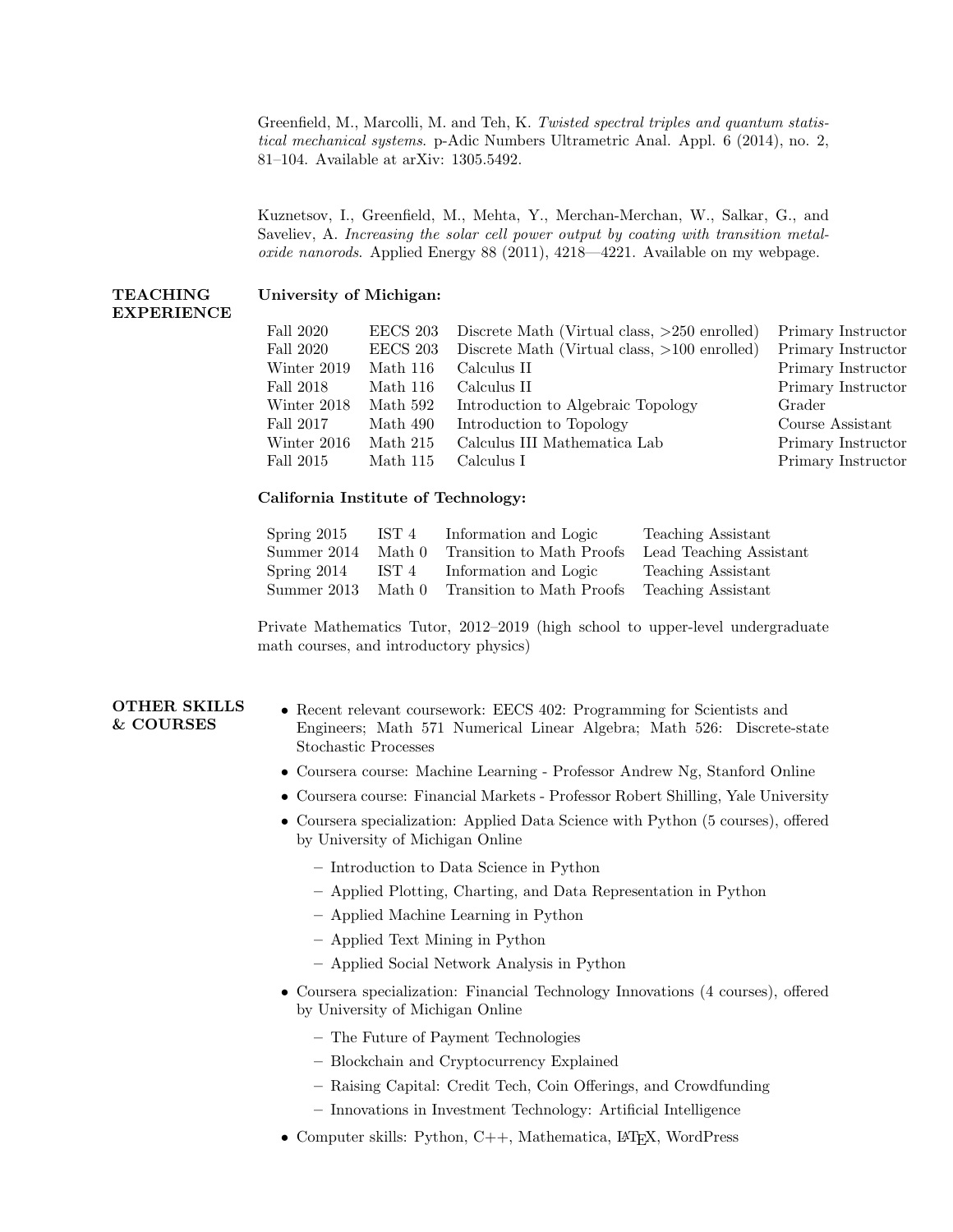|                                              | • Graduate Teaching Certificate, Center for Research on Learning and Teaching,<br>2018                                                                                                                                                                                                                                                                                                                                                                                                                                                                                                                                                                                                                                                                                                                                                                                                                                                                                                                                                                                                                                                                                                                                                                                                                                                                                                     |                                                   |  |
|----------------------------------------------|--------------------------------------------------------------------------------------------------------------------------------------------------------------------------------------------------------------------------------------------------------------------------------------------------------------------------------------------------------------------------------------------------------------------------------------------------------------------------------------------------------------------------------------------------------------------------------------------------------------------------------------------------------------------------------------------------------------------------------------------------------------------------------------------------------------------------------------------------------------------------------------------------------------------------------------------------------------------------------------------------------------------------------------------------------------------------------------------------------------------------------------------------------------------------------------------------------------------------------------------------------------------------------------------------------------------------------------------------------------------------------------------|---------------------------------------------------|--|
|                                              | • Rackham Professional Development Diversity, Equity, and Inclusion Certificate,<br>2019                                                                                                                                                                                                                                                                                                                                                                                                                                                                                                                                                                                                                                                                                                                                                                                                                                                                                                                                                                                                                                                                                                                                                                                                                                                                                                   |                                                   |  |
| <b>AWARDS &amp;</b>                          | NSF Graduate Research Fellowship, 2015-2020                                                                                                                                                                                                                                                                                                                                                                                                                                                                                                                                                                                                                                                                                                                                                                                                                                                                                                                                                                                                                                                                                                                                                                                                                                                                                                                                                |                                                   |  |
| <b>FELLOWSHIPS</b>                           | University of Michigan Honored Instructor, Fall 2018                                                                                                                                                                                                                                                                                                                                                                                                                                                                                                                                                                                                                                                                                                                                                                                                                                                                                                                                                                                                                                                                                                                                                                                                                                                                                                                                       |                                                   |  |
|                                              | University of Michigan Math Department Graduate Student Award, 2019<br>For contributions to the scholarly life and inclusive culture of the math department.                                                                                                                                                                                                                                                                                                                                                                                                                                                                                                                                                                                                                                                                                                                                                                                                                                                                                                                                                                                                                                                                                                                                                                                                                               |                                                   |  |
|                                              | Michigan Inquiry-Based Learning Consortium Minigrant, 2019                                                                                                                                                                                                                                                                                                                                                                                                                                                                                                                                                                                                                                                                                                                                                                                                                                                                                                                                                                                                                                                                                                                                                                                                                                                                                                                                 |                                                   |  |
|                                              | Michigan Mathematics Graduate Fellowship, 2015-2016                                                                                                                                                                                                                                                                                                                                                                                                                                                                                                                                                                                                                                                                                                                                                                                                                                                                                                                                                                                                                                                                                                                                                                                                                                                                                                                                        |                                                   |  |
|                                              | University of Michigan Mathematics Scholarship Fund Recipient, 2016–2017                                                                                                                                                                                                                                                                                                                                                                                                                                                                                                                                                                                                                                                                                                                                                                                                                                                                                                                                                                                                                                                                                                                                                                                                                                                                                                                   |                                                   |  |
|                                              | Rackham Conference Travel Grant, 2016, 2017, 2018, 2019                                                                                                                                                                                                                                                                                                                                                                                                                                                                                                                                                                                                                                                                                                                                                                                                                                                                                                                                                                                                                                                                                                                                                                                                                                                                                                                                    |                                                   |  |
|                                              | E.T. Bell Prize for Outstanding Undergraduate Research in Mathematics, 2014                                                                                                                                                                                                                                                                                                                                                                                                                                                                                                                                                                                                                                                                                                                                                                                                                                                                                                                                                                                                                                                                                                                                                                                                                                                                                                                |                                                   |  |
|                                              | H.J. Ryser Undergraduate Research Fellowship, 2013                                                                                                                                                                                                                                                                                                                                                                                                                                                                                                                                                                                                                                                                                                                                                                                                                                                                                                                                                                                                                                                                                                                                                                                                                                                                                                                                         |                                                   |  |
| <b>SERVICE</b>                               | • Manager, Laboratory of Geometry at Michigan $(LOG(M))$ (2016–2018)<br>Co-founder and organizer of several teams of undergraduate students, graduate<br>students, and faculty conducting mathematical exploration/research projects.<br>• Admissions committee, $LOG(M)$ (2018–Present)<br>• Research mentor, $LOG(M)$ (2017–2018)<br>Co-mentor of a small team of undergraduates each semester.<br>Fall 2018: studying polyhedral Finsler metrics on $\mathbb{R}^2$<br>Winter 2018: computational exploration of the discrete Hodge star operator.<br>Winter 2017: investigating simple closed geodesics on the once-punctured torus.<br>• Directed Reading Program Mentor (Fall 2019). Topic: Teichmüller spaces<br>• UM Math Dept. Graduate Student Advisory Committee Member (2017–2020)<br>• Co-organizer, UM Graduate Student Topology Seminar (2016–2019)<br>• Chair, Caltech Mathematics Student-Faculty Committee (2014–2015)<br>Led committee to evaluate and update the mathematics curriculum for all<br>undergraduates at the institute.<br>• Caltech Honor Code Board Member $(2012-2015)$<br>Investigating violations of academic integrity, educating students on the Honor<br>Code, consultation with faculty and administration on relevant issues.<br>• Caltech Peer Counselor $(2012-2015)$<br>Mental health resource and mentor on academic and non-academic issues. |                                                   |  |
| <b>SELECTED</b><br>TALKS &<br><b>POSTERS</b> | Isometric submersions of Teichmüller spaces<br>University of Indiana at Bloomington Teichmüller Theory Seminar<br>Combinatorial and algebraic aspects of geometric structures conference<br>Chiang Mai, Thailand (lightning talk)<br>Hyperbolic Lunch (Virtual) at the University of Toronto<br>Caltech Geometry and Topology Seminar (Virtual)                                                                                                                                                                                                                                                                                                                                                                                                                                                                                                                                                                                                                                                                                                                                                                                                                                                                                                                                                                                                                                            | April 2019<br>July 2019<br>April 2020<br>May 2020 |  |